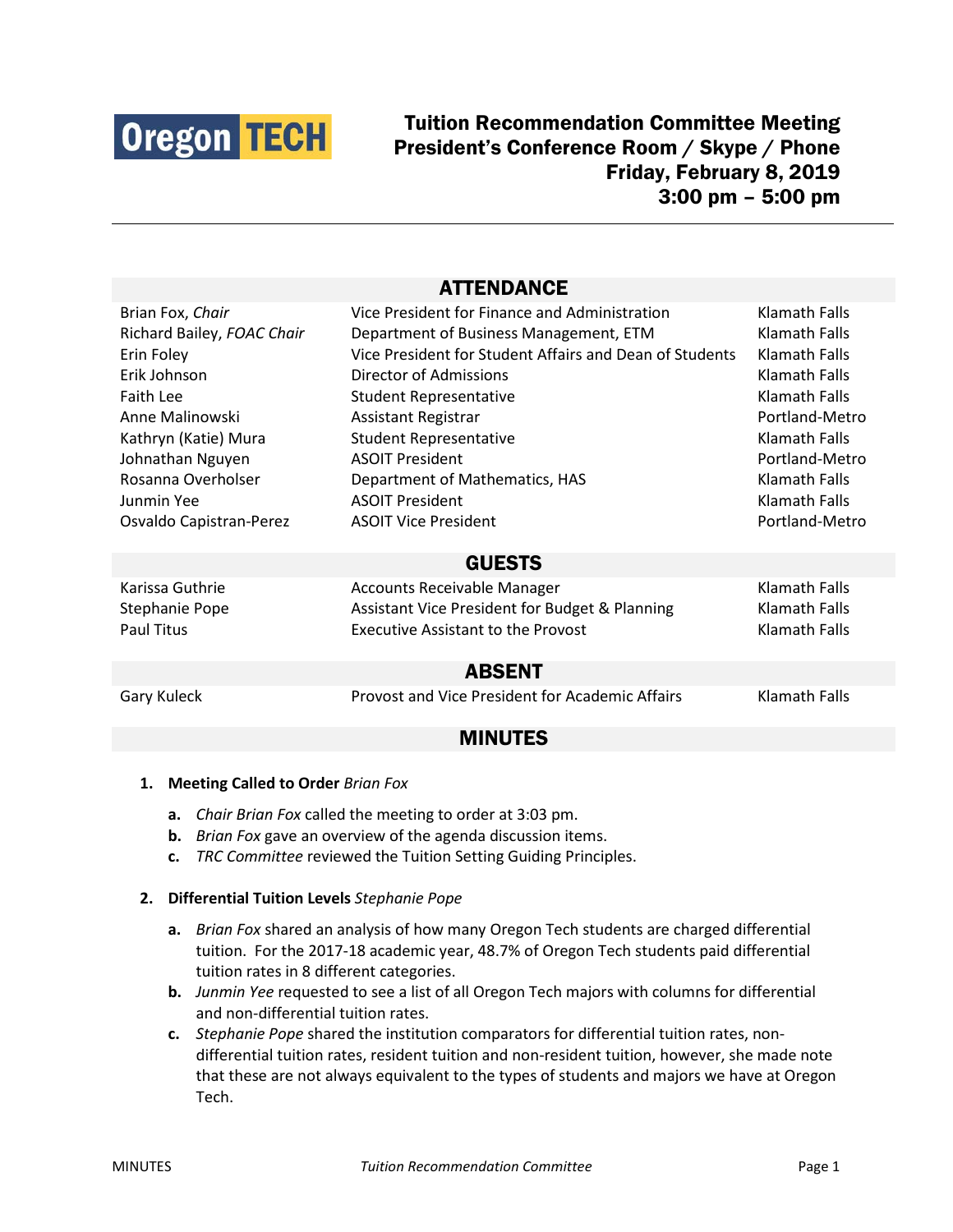**d.** *Brian Fox* made note that currently OSU engineering is listed at \$1500 more than Oregon Tech and PSU is listed at \$700 less for one full year tuition rate.

### **3. Student Enrollment** *Erika Veth, Erik Johnson*

- a. *Erik Johnson* shared a Student Enrollment update. Freshman applications are up 40% and in January, 1,000 freshman were accepted to Oregon Tech. This broke records for Oregon Tech since they have not ever hit that number by January. Transfer students are up in Portland-Metro but not in Klamath Falls. Master's degrees are up 13%. There is new scholarship for Phi Delta Kappa.
- b. *Erik Johnson* presented the enrollment prediction numbers. Oregon Tech on average graduates 767 students, with 937 new students. For 2019-2020, Oregon Tech expects to have 1,031 new students with a guess of 410 stop out's. This yields an estimate of 1.2% overall head count increase.
- c. *Erik Johnson* shared that EOU, PSU, SOU and WOU enrollment is shrinking, OSU and OIT are growing and U of O is remaining stable.
- d. *Brian Fox* shared that it is important that we not build a budget around too optimistic assumptions as this can create issues next year if we don't hit all the targets. Oregon Tech should be conservative and make note that the investments we are making now will pay off in 3-5 years.

### **4. Tuition/Budget Scenarios** *Brian Fox*

- **a.** *Brian Fox* shared the Tuition and Budget Scenarios Excel Tool. A series of options were discussed with TRC committee. This included scenarios with different levels of state funding, tuition increases and use of university resources.
- **b.** *TRC Committee* discussion regarding Governor's cut of OREC, Sports Lottery funding, graduate and athletic program scholarships, planning around \$40 million in State funding, but hoping to get \$60 million. It is important to think about balancing over a couple of years.
- **c.** *TRC Committee* discussed the Open Forum details for presentation materials.
	- Recommendation should be teared and staggered.
	- Explain to the students why we have to have these tuition increase.
	- Show the impact and what each scenario looks like.
	- Show the tuition rate and differentials rate with all majors.
	- Low tuition increase with cuts, medium tuition increase balance across 2 years, medium tuition increase and smaller cuts, high tuition increase and no cuts.
	- Use the \$40 million state budget assumption.
	- Presenters: Osvaldo Capistran-Perez and Johnathan Nguyen from Portland-Metro campus and Faith Lee and Junmin Yee from Klamath Falls campus.
- **d.** *TRC Committee* discussed the marketing plan for TRC Open Forums.
	- Email Announcement to Students (Nellie Stewart)
	- Post on Oregon Tech App (Campus Life)
	- Post in TP Press Calendar (Campus Life)
	- Post on Campus Life Social Media (Campus Life)
	- Post on Events Calendar (Campus Life)
	- Table tents in College Union (Nellie Stewart)
	- Posters around campus (Nellie Stewart)